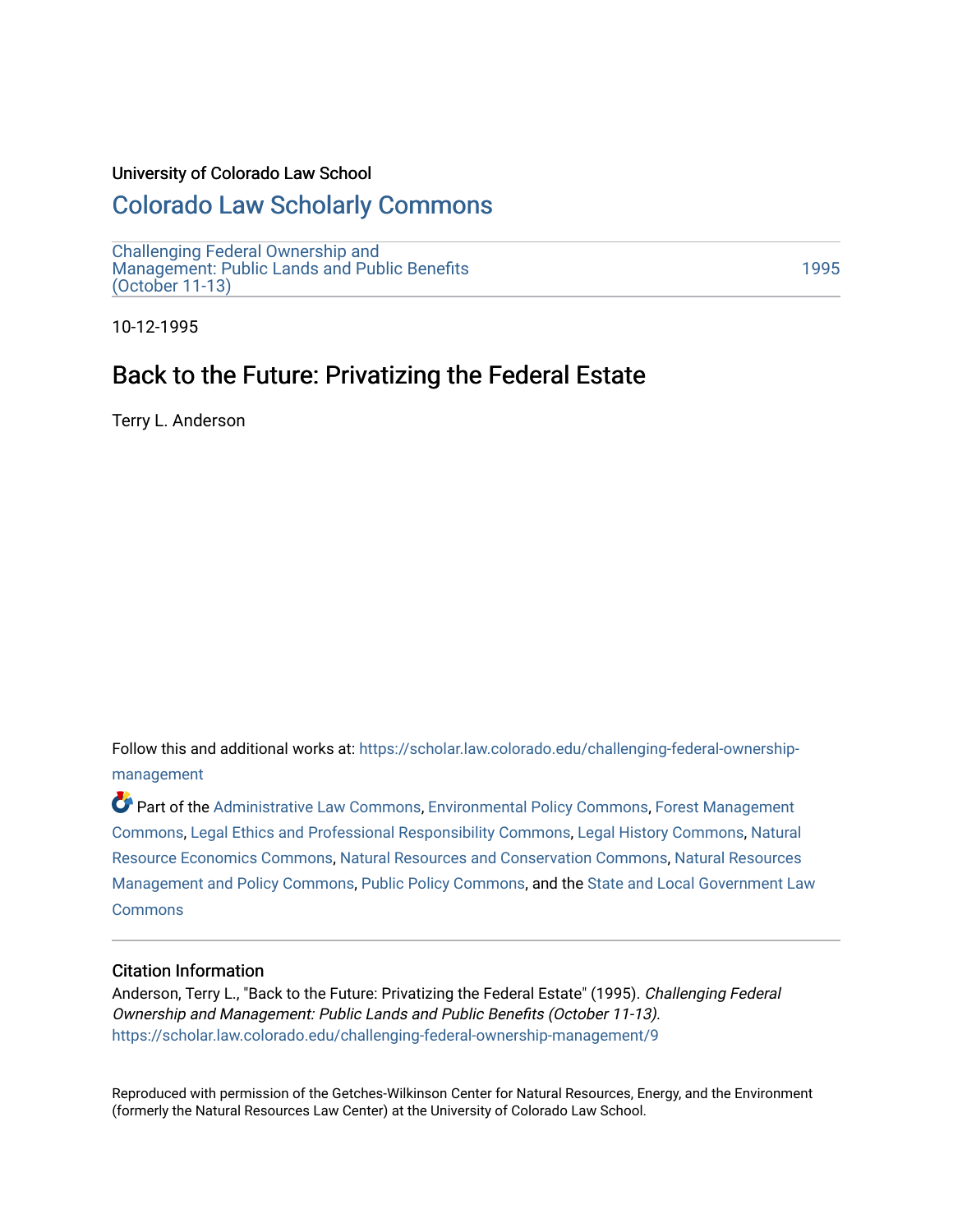

Terry L. Anderson, *Back to the Future: Privatizing the Federal Estate*, *in* CHALLENGING FEDERAL OWNERSHIP AND MANAGEMENT: PUBLIC LANDS AND PUBLIC BENEFITS (Natural Res. Law Ctr., Univ. of Colo. Sch. of Law 1995).

Reproduced with permission of the Getches-Wilkinson Center for Natural Resources, Energy, and the Environment (formerly the Natural Resources Law Center) at the University of Colorado Law School.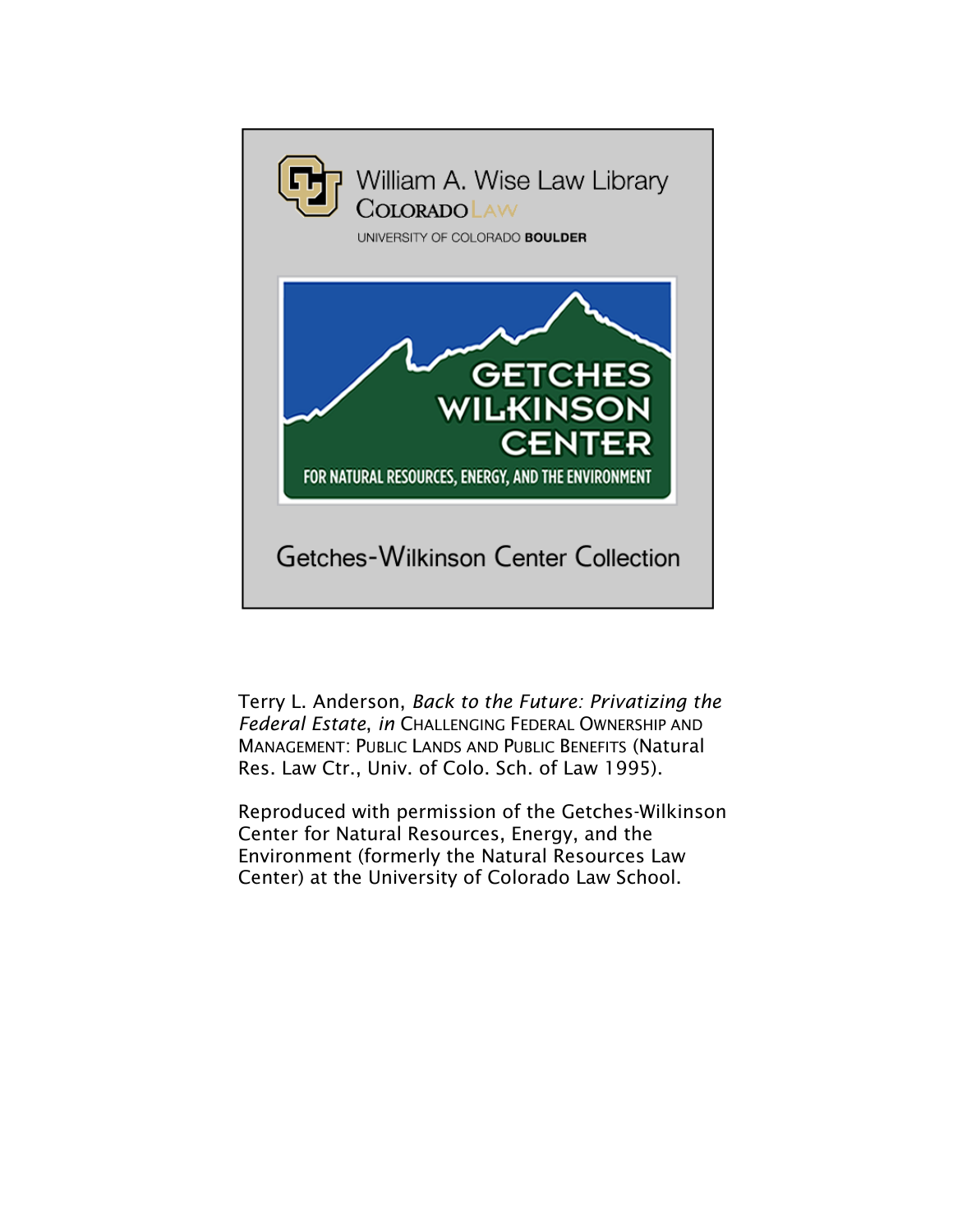## **BACK TO THE FUTURE: PRIVATIZING THE FEDERAL ESTATE**

Terry L. Anderson Professor of Economics Montana State University and Senior Associate Political Economy Research Center

# Challenging Federal Ownership and Management: Public Lands and Public Benefits

Natural Resources Law Center University of Colorado School of Law Boulder, Colorado

October 11-13,1995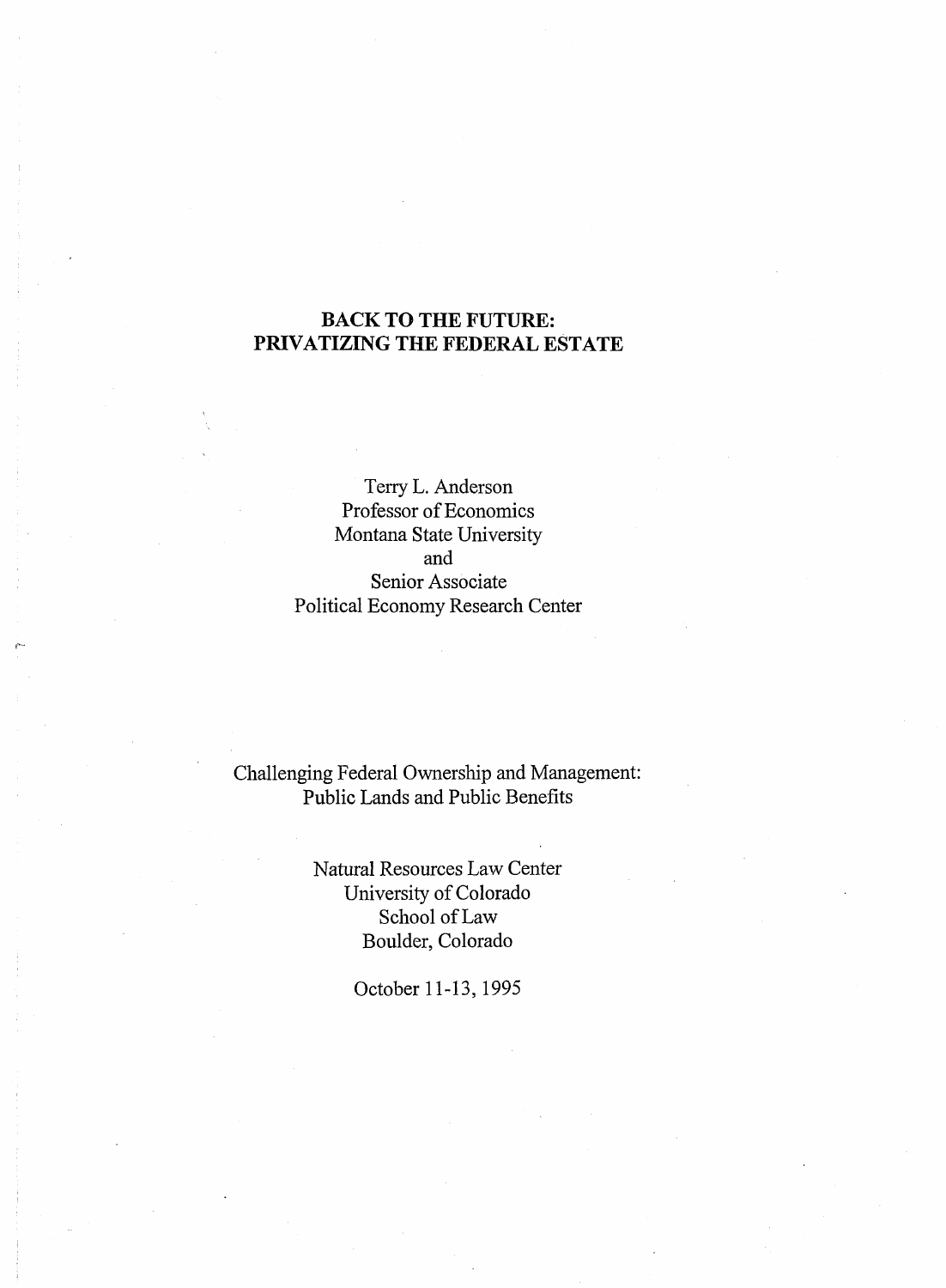## **Back to the Future: Privatizing the Federal Estate**

by Terry L. Anderson

### Summary

I.

**n.**

By the end of the nineteenth century, however, the first privatization movement gave way to politics as land management decisions were taken over by federal agencies. Especially the U.S. Forest Service and the Bureau of Land Management inherited a massive federal estate under the guise of scientific management to encourage multiple uses in the public interest. Commonly known as public lands, the federal estate is more appropriately thought of as political lands, for it is raw politics that has dominated land management especially at the federal level.

Following the American Revolution, the Founding Fathers recognized that privatizing the federal estate provided a way of generating revenues and of encouraging efficient resource use. Hence the first wave of privatization lasted for nearly a century (see Anderson 1987). Over that time the mechanisms of privatization changed from wholesale to retail marketing and finally to homesteading. The process of privatization often involved extra-legal institutions that reduced the inefficiencies of top-down rules and regulations (see Anderson and Hill 1986 and Libecap 1983).

Increasingly it is clear that political land management does not generate efficiency, equity, or environmental quality and therefore that we should considering going "back to the future" through privatization. Free market environmentalism (Anderson and Leal 1991) stresses the importance of getting the incentives rights for good resource stewardship, and privatizing the federal estates offers the best hope for doing this. Sale, lease, transfers to states, and outright giveaways can eliminate multiple conflicts over multiple users (Anderson 1994) and bring fiscal stability to federal land management. Introduction

A. To understand the history of federal land policy it is useful to consider the perspectives of the decision makers from their perspectives.

B. In other words, sometimes we can gain perspective by wearing different hats.

2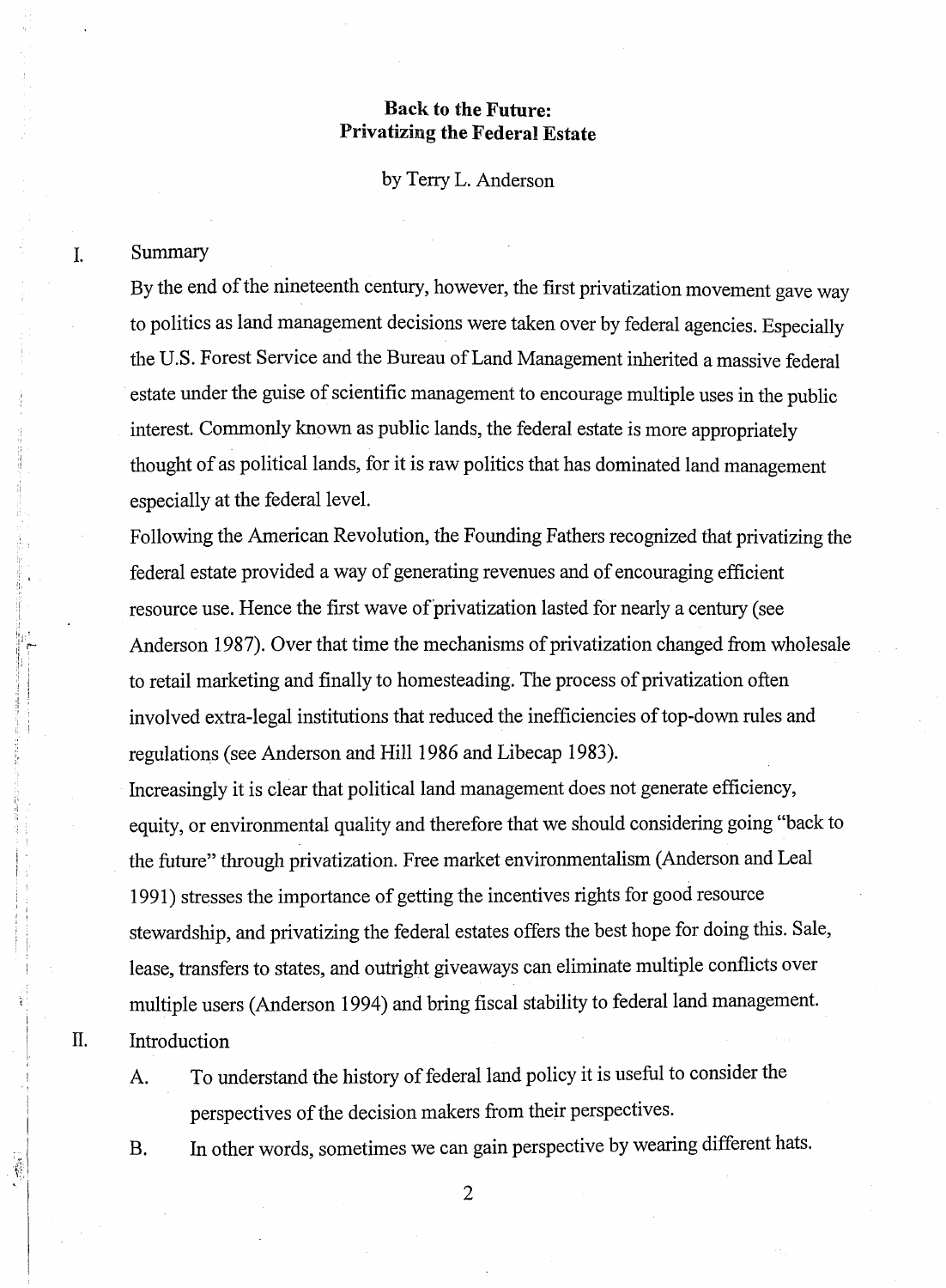- III. The first privatization movement-perspectives from a colonist's hat
	- A. The founding fathers faced two problems:
		- 1. Distributing the public domain
		- 2. Balancing the federal budget
	- B. Solving these problems led to privatization of the federal estate first through wholesale marketing and later through retailing small parcels to individuals.
	- C. The first privatization movement culminated with land "giveaways" under a variety of acts generally knows as the homestead acts.
	- D. These giveaways resulted in a costly race to obtain land, the costs of which were only mitigated by local informal and often extra-legal customs.
- IV. Public lands or political lands—perspectives from a cowboy hat
	- A. The federal estate was established in the late nineteenth century under the guise of scientific management.
		- 1. Arguments for reserving land centered around inefficient private use.
		- 2. But the evidence does not support this claim, especially in the context of resource constraints of the time.
	- B. Establishment of the federal estate substitute politics for private decision making.
	- C. And it is politics fuels "multiple conflicts of multiple uses."
- V. Getting the incentives right-perspectives from an economist's hat
	- A. Recently Souder and Fairfax (1995, 41) wrote that "For decades, economists have urged critics of public resource management to embrace market mechanisms as a route to reform both the incentives managers face and the subsidies resources receive."
	- B. Though I doubt we could find many references dated before the 1980s that really advocate market mechanism and especially privatization, there is abundant literature regarding the inefficiency regarding the tragedy of the commons and the tragedy of politics.
- VI. Free market environmentalism—perspectives from an environmentalist's hat
	- A. I (1982) first referred to this as the "new resource economics," but today it is perhaps better known as "free market environmentalism."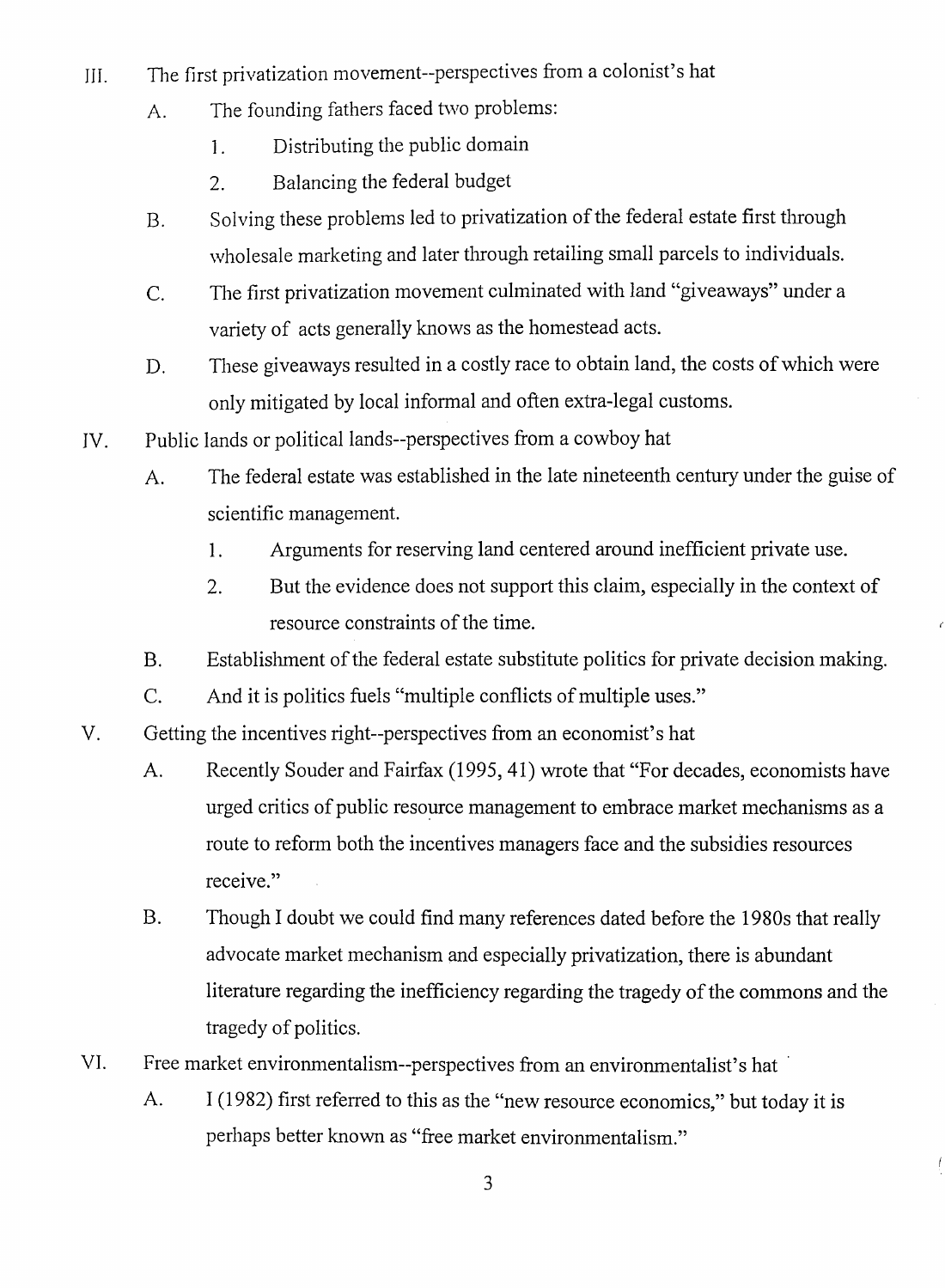- B. Briefly, free market environmentalism has three major themes.
	- 1. Politics subsidizes destruction of the environment more than it protects it, and in the process often redistributes income.
	- 2. Markets generate economic growth that is positively related to environmental quality.
	- 3. Private ownership provides the basis for this growth and for good resource stewardship.
- C. Two general principles emerge from these themes.
	- 1. Devolve the authority for management to the lowest common denominator which means minimizing externalities and agency costs.
	- 2. Make those with authority to manage lands accountable for their actions through "profits" (see Leal 1995).
- D. What are the policy implications that follow from these principles?
	- 1. At a minimum charge fees and allow managers to keep a share of those fees for reinvestment in the lands under their control.
	- 2. When assets are put up for lease, allow all potential users to bid.
	- 3. Utilize long-term leasing and make the leases transferable to other uses.
	- 4. Privatize federal lands starting with the easy ones such as those mainly for commodity production.
	- 5. If there is a public goods (free-rider) problem associated with certain aspects of land management, establish funds allocated through a process similar to the National Science Foundation (but definitely not through usual political mechanisms) available to private producers of the public goods.

## VII. References

Anderson, Terry L. 1987. "The First Privatizers." In *Essays on the Economy of the Old Northwest,* Richard K. Vedder and David C. Klingaman, eds. Athens: Ohio University Press.

Anderson, Terry L. 1994. *Multiple Conflicts Over Multiple Uses.* Bozeman, MT: Political Economy Research Center.

4